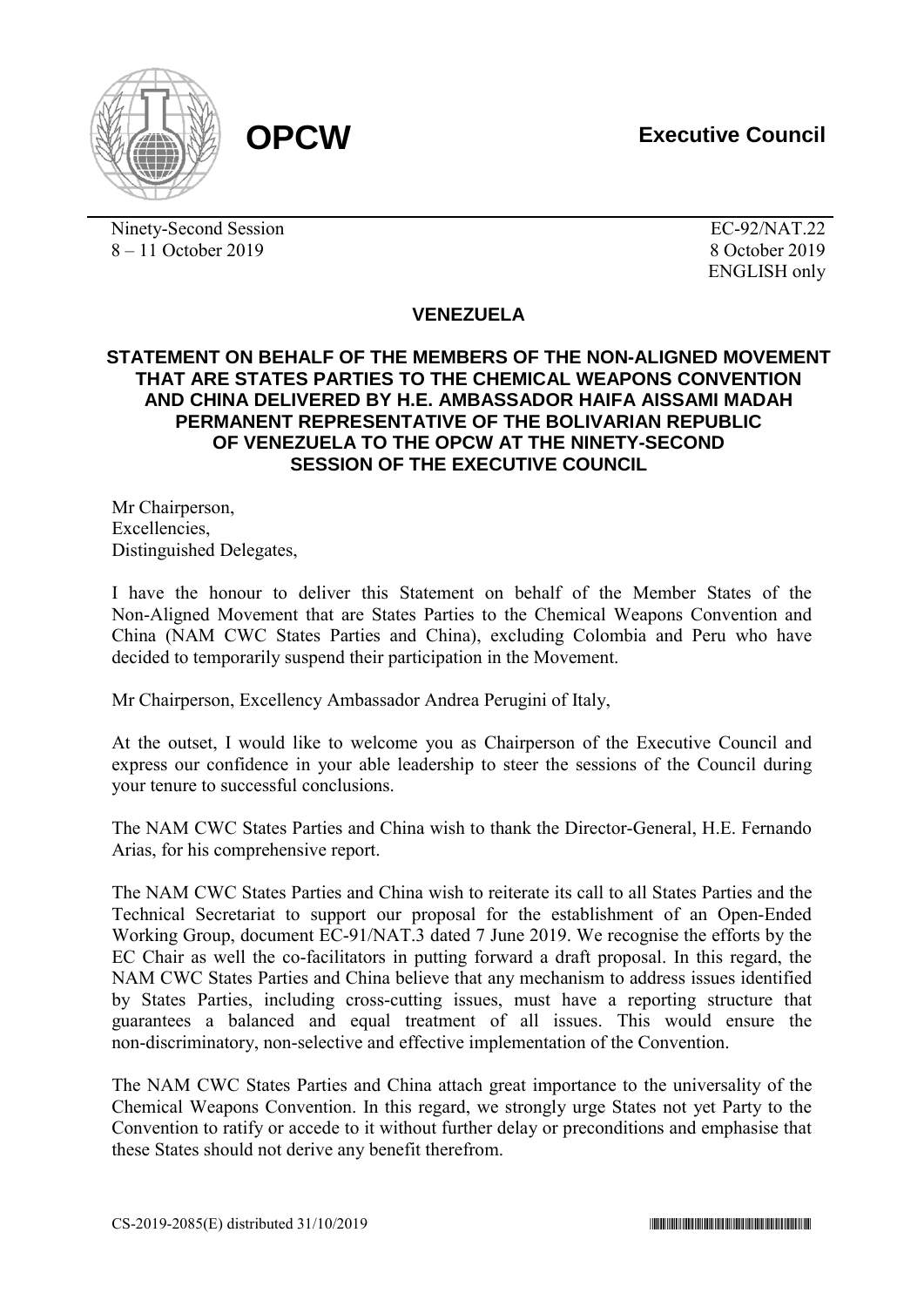EC-92/NAT.22 page 2

The NAM CWC States Parties and China, while committed to the full, effective, and non-discriminatory implementation of all provisions of the Convention for the realisation of its object and purpose, acknowledge that the implementation of the Convention contributes to international peace and security as well as economic and technological development of the States Parties including sustainable development goals.

The NAM CWC States Parties and China welcome the proposals for technical changes to the Annex on Chemicals of the Chemical Weapons Convention and encourage the sponsors to conduct wide and open consultations, with the participation of the Technical Secretariat, in order to achieve consensual adoption by the Twenty-Fourth Conference of the States Parties, thus strengthening the Organisation within the framework of the Convention.

The NAM CWC States Parties and China reiterate their long-standing principled position toward the achievement of general and complete disarmament, under strict and effective international control, including the prohibition and elimination of all weapons of mass destruction. In this regard, we underline that the existence and proliferation of weapons of mass destruction continue to pose a significant threat.

The NAM CWC States Parties and China stress that the use of chemical weapons and toxic chemicals as weapons anywhere, by anyone, and under any circumstances is reprehensible and completely contrary to the provisions of the Convention, legal norms, and standards of the international community. We also reaffirm that those responsible for the use of chemical weapons must be held accountable.

The NAM CWC States Parties and China condemn the use of chemical weapons by terrorist groups. Deeply concerned about the use or threat of use by such groups, we request the Technical Secretariat to investigate, in accordance with the relevant provisions of the Convention, all reports on the use or threat of use of chemical weapons by such groups and keep the States Parties informed accordingly.

The NAM CWC States Parties and China express their deep concern regarding any attempt to accuse States Parties of using chemical weapons on the basis of unsubstantiated allegations made by media reports or any other open sources, including non-governmental entities. This trend can cause a dangerous precedent in the future work of the OPCW.

Noting with serious concern that the final extended deadline of April 2012 for the destruction of chemical weapons was not met by certain possessor States Parties, the NAM CWC States Parties and China stress that the destruction of chemical weapons is the fundamental and top priority of the Organisation and urge the only remaining possessor State Party to expedite all necessary measures to ensure its compliance with the provisions of the Convention and relevant decisions of the policy-making organs. The NAM CWC States Parties and China stress that the main focus of the Organisation should remain on the complete elimination of all categories of chemical weapons, as one of the main pillars of the Convention.

We also wish to emphasise the determination expressed by the Third Review Conference that the destruction of all categories of chemical weapons, namely old chemical weapons, abandoned chemical weapons, and chemical weapons stockpiles, as the fundamental pillar of the Convention, shall be completed in the shortest possible time in accordance with the provisions of the Convention and its Annex on Implementation and Verification, and with the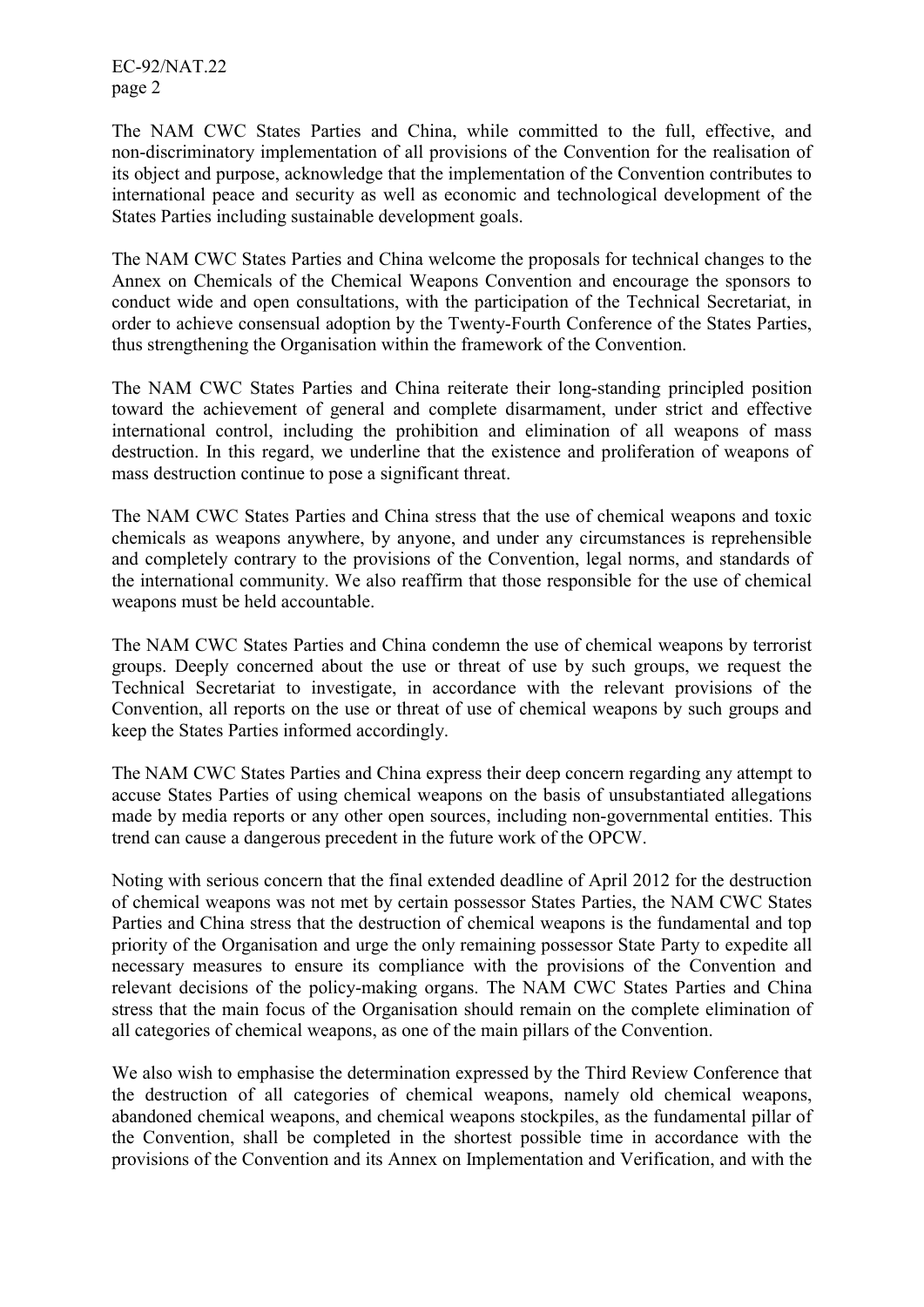full application of the relevant decisions adopted by the policy-making organs. We note that such determination also enjoyed broad consensus during the Fourth Review Conference.

The NAM CWC States Parties and China stress that further efforts should be made to complete the destruction of abandoned chemical weapons (ACW) as soon as possible and to address challenges including ensuring the safety of people and protecting the environment in accordance with the Convention and the Council decision (EC-67/DEC.6, dated 15 February 2012) as amended by the Council at its Eighty-Fourth Session according to the destruction plan beyond the year 2016 jointly submitted by Japan and China. The NAM CWC States Parties and China welcome the visit by the Chairperson of the Council, the Director-General, representatives of the Council, as well as States Parties as observers to Haerbaling ACW destruction site in Jinlin Province, People's Republic of China from 2 to 7 September. We believe that the first-hand information acquired through such visits will contribute to the deliberations in the policy-making organs and expedite the destruction process of the chemical weapons abandoned by Japan on the territory of China.

Recalling the decisions of the Executive Council with respect to the elimination and destruction of the Syrian chemical weapons, and the destruction of the Syrian chemical weapons production facilities, the NAM CWC States Parties and China welcome the substantive efforts made and progress achieved in this regard. We also welcome the Director-General's reports on the completion of the destruction of all chemical weapons and chemical weapon production facilities, declared by the Syrian Arab Republic. We look forward to the continuation of a successful cooperation existing between the OPCW and the Syrian Arab Republic on all issues.

We take note of the work done so far by the Fact-Finding Mission (FFM) and look forward to receiving its reports on its ongoing activities. We expect the approach followed by the FFM teams would be uniform and consistent.

The NAM CWC States Parties and China attach great importance to the full, effective, and non-discriminatory implementation of all provisions of Article XI and emphasise the need to strengthen and speed up efforts in the economic and technological development of the States Parties. In this regard, the NAM CWC States Parties and China encourage all States Parties and the Technical Secretariat to take into consideration our position paper on the implementation of Article XI RC-4/NAT.72 dated 26 November 2018, during the Fourth Special Session of the Conference of States Parties to Review the Operation of the Chemical Weapons Convention.

We also underline the importance of the promotion of international cooperation for the benefit of States Parties through the transfer of technology, material, and equipment for peaceful purposes in the field of chemistry and removal of any discriminatory restrictions such as unilateral sanctions against other States Parties that are contrary to the letter and spirit of the Convention, affect the Convention´s long term viability, and have an adverse impact on the existing level of trust among States Parties.

The NAM CWC States Parties and China recognise that the annual Review and Evaluation Workshop of the Components of an Agreed Framework for the Implementation of Article XI is a useful platform to advance the development of concrete measures to enhance the implementation of this Article. Therefore, it is important that the preparatory process in the Facilitation of this Article decides on a time-frame, modalities, agenda, and the appropriate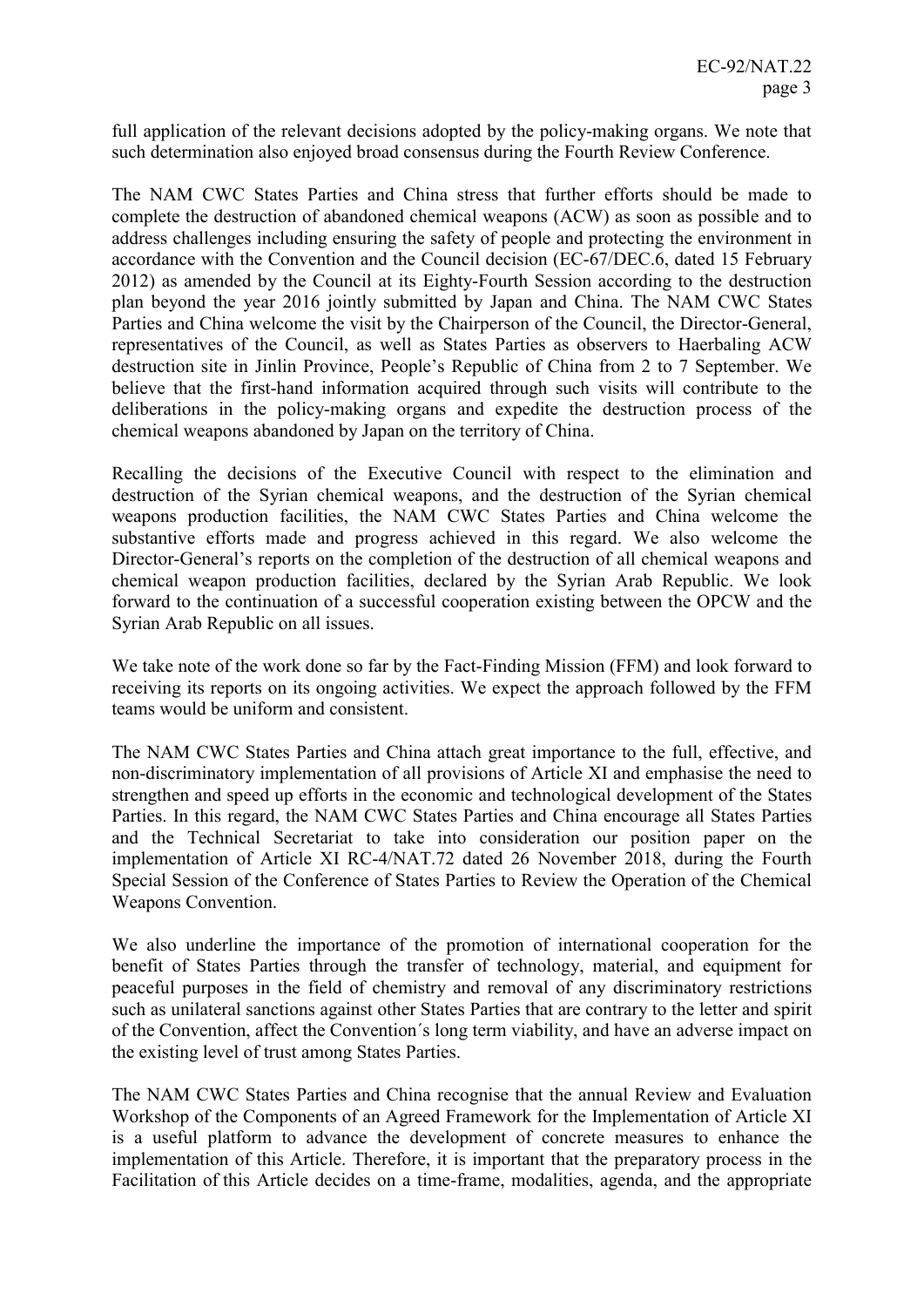EC-92/NAT.22 page 4

budgetary resources with the aim to improve the performance and effectiveness of these annual workshops.

We believe that a comprehensive discussion in the policy-making organs on the implementation of the aforementioned components of the Agreed Framework is the best way to formulate an OPCW strategy for the full implementation of Article XI. We encourage the States Parties to use their best efforts within the existing mechanism, as well as in future ones, to achieve this purpose.

On the Draft Programme and Budget of the OPCW for 2020, we welcome the co-facilitators, Mr Marcin Kawałowski of Poland and Mr Daniel Baptista of Portugal. The NAM CWC States Parties and China emphasise that the policy-making organs of the OPCW should allocate adequate financial and human resources in core activities of its annual Programme and Budget, including for the implementation of International Cooperation activities, especially Article XI. and other related programmes, considering national and regional economic needs and realities.

The NAM CWC States Parties and China take note of the Draft Decision on the OPCW Advisory Body on Administrative and Financial Matters Rules of Procedure (ABAF). We believe that the discussions on the Draft Decision should be conducted in an open and inclusive manner, avoiding issues which lead to politicisation and polarisation. Bearing in mind that the ABAF is an open-ended body without decision making powers, the NAM CWC States Parties and China hold the view that every State Party has the right to nominate expert it deems qualified and appropriate as a member of the ABAF. Broad geographic distribution and diversified composition of experts with different backgrounds will benefit the functioning of the ABAF.

The NAM CWC States Parties and China commend the progress achieved under the Fourth Phase of the Africa Programme, as highlighted by the latest report of the Ninety-Second Session of the Executive Council (EC-92/DG.13 C-24/DG.11, dated 9 September 2019), and look forward to attaining further accomplishments under its Fifth Phase. We underline the importance of sustaining and funding this Programme under the regular budget allocation. In addition, the NAM CWC States Parties and China welcome the outcome of the 17th Regional Meeting of National Authorities held in Addis-Ababa from 12 to 14 June 2019, as well as the open and constructive process of consultations between the Technical Secretariat and African States Parties in order to upgrade and further optimise the implementation of Africa Programme under its Fifth Phase.

The NAM CWC State Parties and China recognise the importance of education and outreach programmes in achieving the main objectives of the Convention, and in this regard, welcome the work done by the Advisory Board on Education and Outreach, and encourage its continuation.

The NAM CWC States Parties and China welcome the project to upgrade the current OPCW Laboratory to an OPCW Centre for Chemistry and Technology to strengthen science and technology capabilities of the OPCW in responding to the threat of chemical weapons as well as to support capacity building in the States Parties. We, therefore, encourage States Parties to support the establishment of the Centre as appropriate, and urge that its modalities and mandate be considered and adopted by the policy-making organs, thus ensuring ownership of